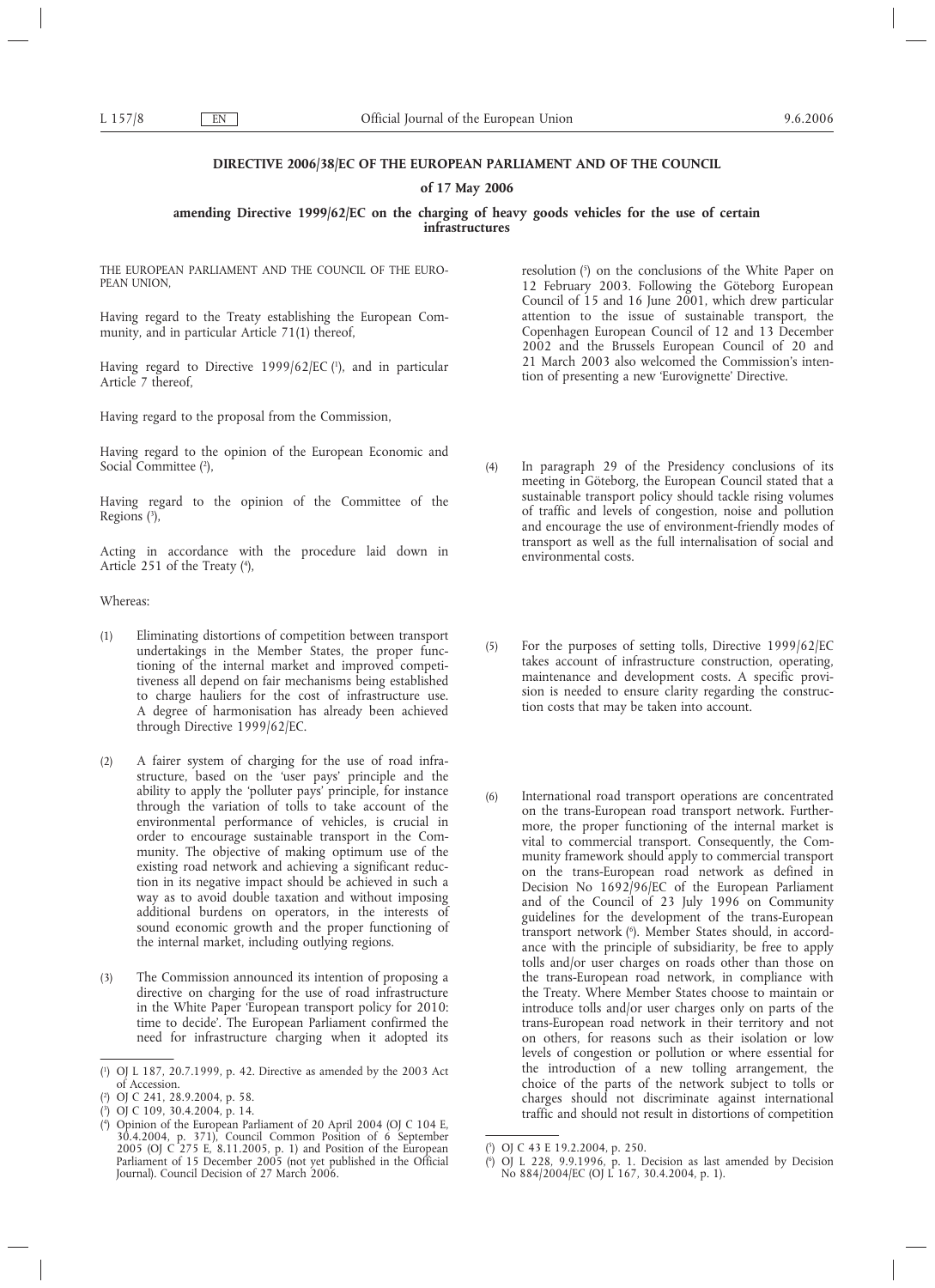between operators. The same requirements should apply to cases where a Member State maintains or introduces tolls and/or user charges on roads not forming part of the trans-European road network, for example on parallel roads, with a view to managing traffic flows.

- (7) Where a Member State chooses to extend tolls and/or user charges beyond the trans-European road network, for example to include parallel roads to which traffic may be diverted from the trans-European road network and/or which are in direct competition with certain parts of that network, it should ensure coordination with the authorities responsible for these roads.
- (8) For reasons of cost efficiency in the implementation of tolling systems, the entire infrastructure to which a toll relates may not necessarily be subject to access restrictions controlling tolls charged. Member States may choose to implement this Directive through the use of tolls at only a particular point on the infrastructure to which the toll relates. This should not discriminate against non-local traffic.
- (9) Tolls should be based on the principle of recovery of infrastructure costs. In cases where such infrastructures have been co-financed through the general budget of the European Union, the contribution made from Community funds should not be recovered through tolls, unless there are specific provisions in the relevant Community instruments which take into account future toll receipts in establishing the amount of Community co-financing.
- (10) The fact that the user is able to take decisions which will influence the burden of tolls by choosing the least polluting vehicles and less congested periods or itineraries is an important component of a charging system. Member States should therefore be able to differentiate tolls according to a vehicle's emission category ('EURO' classification) and the level of damage it causes to roads, the place, the time and the amount of congestion. Such differentiation in the level of tolls should be proportionate to the objective pursued.
- (11) Aspects of commercial pricing for road infrastructure use not covered by this Directive should respect the rules of the Treaty.
- (12) This Directive does not affect the freedom of Member States which introduce a system of tolls and/or user charges for infrastructure to provide, without prejudice to Articles 87 and 88 of the Treaty, appropriate

compensation for these charges. Such compensation should not lead to distortions of competition within the internal market and should be subject to the relevant provisions of Community law, in particular the minimum rates of vehicle taxes set out in Annex I to Directive 1999/62/EC and the provisions of Council Directive 2003/96/EC of 27 October 2003 restructuring the Community framework for the taxation of energy products and electricity (1).

- (13) Where Member States levy tolls or user charges for use of roads in the trans-European road network, the roads subject to charging should be given appropriate priority in the maintenance schedules of Member States. Revenues from tolls or user charges should be used for the maintenance of the infrastructure concerned and for the transport sector as a whole, in the interest of the balanced and sustainable development of transport networks.
- (14) Particular attention should be devoted to mountain regions such as the Alps or the Pyrenees. The launch of major new infrastructure projects has often failed because the substantial financial resources they would require were not available. In such regions, users may therefore be required to pay a mark-up to finance essential projects of very high European value, including those involving another mode of transport in the same corridor. This amount should be linked to the financial needs of the project. It should also be linked to the basic level of the tolls in order to avoid artificially high charges in any one corridor, which could lead to traffic being diverted to other corridors, thereby causing local congestion problems and inefficient use of networks.
- (15) Fees should be non-discriminatory and their collection should not involve excessive formalities or create barriers at internal borders. Appropriate measures should therefore be taken to facilitate payment by occasional users, in particular where tolls and/or user charges are collected exclusively by means of a system that requires use of an electronic payment tool (on-board unit).
- (16) In order to prevent traffic being diverted because of different regimes between Member States and third countries, the Commission should try to ensure that, when negotiating international agreements, no measures are taken by third countries, such as a transit right trading system, that might have a discriminatory effect on transit traffic.

<sup>(</sup> 1 ) OJ L 283, 31.10.2003, p. 51. Directive as last amended by Directive 2004/75/EC (OJ L 157, 30.4.2004, p. 100).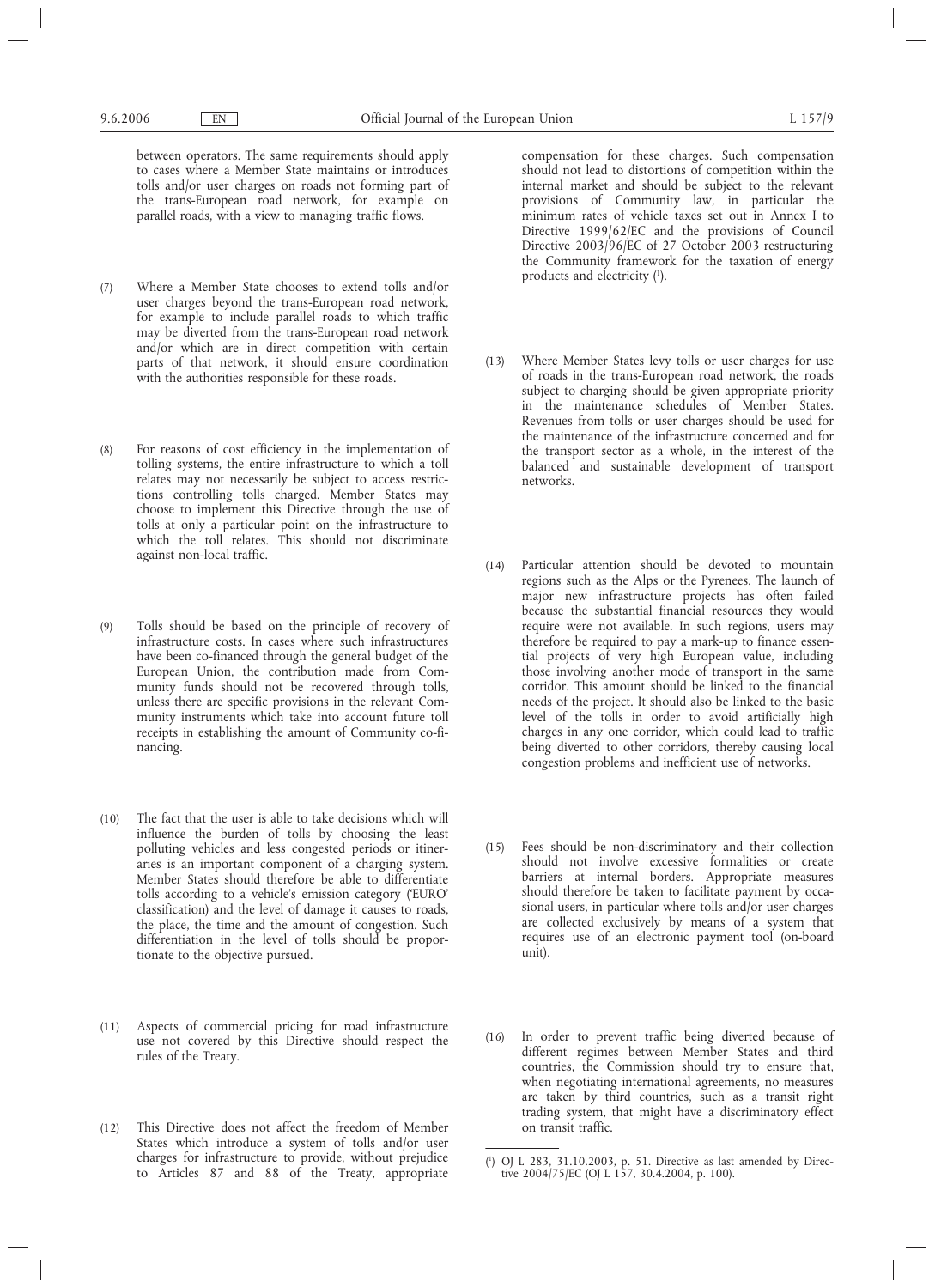- (17) In order to ensure consistent, harmonised application of the infrastructure charging system, new tolling arrangements should calculate costs in accordance with the set of core principles set out in Annex II or be set at a level which does not go beyond that which would result from the application of these principles. These requirements should not apply to existing arrangements unless they are substantially modified in the future. Such substantial modifications would include any significant change to the original terms and conditions of the tolling scheme through modification of a contract with the tolling system operator but would exclude changes provided for in the original scheme. In the case of concession contracts, substantial modification could be implemented pursuant to a public procurement process. In order to achieve transparency without creating obstacles to the functioning of the market economy and public private partnerships, Member States must also communicate to the Commission, so that the Commission is in a position to give an opinion, the unit values and other parameters they intend to apply to calculate the various cost elements of the charges or, in the case of concession contracts, the relevant contract and base case. Opinions adopted by the Commission before the introduction of new tolling arrangements in Member States are entirely without prejudice to the Commission's obligation under the Treaty to ensure that Community law is applied.
- (18) So as to enable an informed and objective decision to be taken in the future regarding the possible application of the 'polluters pays' principle for all modes of transport, by means of the internalisation of external costs, uniform calculation principles should be developed, based on scientifically recognised data. Any future decision on this question should take full account of the tax burden already borne by road haulage companies, including vehicle taxes and fuel excise duties.
- (19) The Commission should begin work on developing a generally applicable, transparent and comprehensible model for the assessment of external costs for all modes of transport to serve as the basis for future calculations of infrastructure charges. In carrying out this work, the Commission should examine all possible options regarding the composition of the external costs to be taken into account, having regard to the elements listed in its 2001 White Paper 'European Transport Policy for 2010', carefully assessing the impact that internalisation of the various cost options would have. The European Parliament and the Council will examine diligently any such proposal of the Commission for further revision of Directive 1999/62/EC.
- (20) Further technical progress is still needed to develop the system of charging for the use of road infrastructure. There should be a procedure allowing the Commission

to adapt the requirements of Directive 1999/62/EC to technical progress following consultation with Member States for this purpose.

- (21) The measures necessary for the implementation of this Directive should be adopted in accordance with Council Decision 1999/468/EC of 28 June 1999 laying down the procedures for the exercise of implementing powers conferred on the Commission  $(1)$ .
- (22) Since the objective of this Directive, namely to harmonise the conditions applicable to tolls and user charges for the use of road infrastructure, cannot be satisfactorily achieved by the Member States acting alone and can therefore, by reason of its European dimension and with a view to safeguarding the internal market for transport, be better achieved at Community level, the Community may adopt measures, in accordance with the principle of subsidiarity enshrined in Article 5 of the Treaty. In accordance with the principle of proportionality as set out in that Article, this Directive does not go beyond what is necessary to achieve that objective.
- (23) Directive 1999/62/EC should be amended accordingly,

HAVE ADOPTED THIS DIRECTIVE:

### *Article 1*

- 1. Article 2 of Directive 1999/62/EC shall be amended as follows:
	- (a) point (a) shall be replaced by the following:
		- (a) '"trans-European road network" means the road network defined in Section 2 of Annex I to Decision No 1692/96/EC of the European Parliament and of the Council of 23 July 1996 on Community guidelines for the development of the trans-European transport network  $(\hat{\cdot})$  as illustrated by maps. The maps refer to the corresponding sections mentioned in the operative part of and/or in Annex II to that Decision;'
		- (\*) OJ L 228, 9.9.1996, p. 1. Decision as last amended by Decision No 884/2004/EC (OJ L 167, 30.4.2004, p. 1).
	- (b) the following points shall be inserted:
		- (aa) '"construction costs" means the costs related to construction, including, where appropriate, the financing costs, of:
			- new infrastructure or new infrastructure improvements (including significant structural repairs), or

<sup>(</sup> 1 ) OJ L 184, 17.7.1999, p. 23.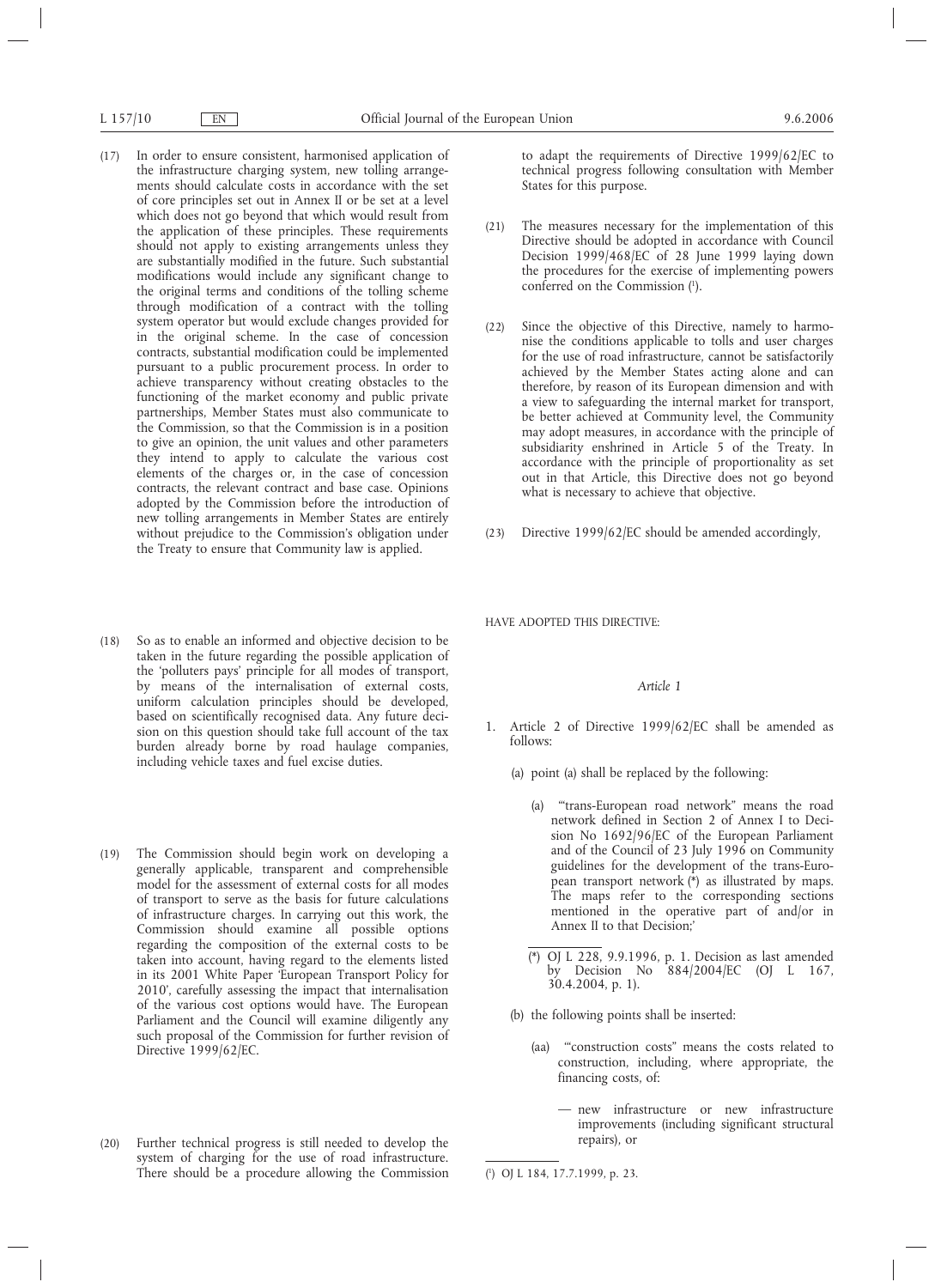- infrastructure or infrastructure improvements (including significant structural repairs) completed no more than 30 years before 10 June 2008, where tolling arrangements are already in place on 10 June 2008, or completed no more than 30 years before the establishment of any new tolling arrangements introduced after 10 June 2008; costs regarding infrastructure or infrastructure improvements completed before these time limits may also be considered as construction costs where:
	- (i) a Member State has established a tolling system which provides for the recovery of these costs by means of a contract with a tolling system operator, or other legal acts having equivalent effect, which enter into force before 10 June 2008, or
	- (ii) a Member State can demonstrate that the case for building the infrastructure in question depended on its having a design lifetime in excess of 30 years.

In any event, the proportion of the construction costs to be taken into account shall not exceed the proportion of the current design lifetime period of infrastructure components still to run on 10 June 2008 or on the date when the new tolling arrangements are introduced, where this is a later date.

Costs of infrastructure or infrastructure improvements may include any specific expenditure on infrastructure designed to reduce nuisance related to noise or to improve road safety and actual payments made by the infrastructure operator corresponding to objective environmental elements such as protection against soil contamination;

- (ab) "financing costs" means interest on borrowings and/or return on any equity funding contributed by shareholders;
- (ac) "significant structural repairs" means structural repairs excluding those repairs no longer of any current benefit to road users, e.g. where the repair work has been replaced by further road resurfacing or other construction work;';
- (c) point (b) shall be replaced by the following:
- (b) 'toll' means a specified amount payable for a vehicle travelling a given distance on the infrastructures referred to in Article 7(1); the amount shall be based on the distance travelled and the type of vehicle,
- (d) the following point shall be inserted:
	- (ba) '"weighted average toll" means the total revenue raised through tolls over a given period divided by the number of vehicle kilometres travelled on a given network subject to tolling during that period, both the revenue and the vehicle kilometres being calculated for the vehicles to which tolls apply;';
- (e) points (c), (d), (e) and (f) shall be replaced by the following:
	- (c) '"user charge" means a specified amount payment of which confers the right for a vehicle to use for a given period the infrastructures referred to in Article  $7(1)$ ;
	- (d) "vehicle" means a motor vehicle or articulated vehicle combination intended or used exclusively for the carriage by road of goods and having a maximum permissible laden weight of over 3,5 tonnes;
	- (e) vehicle of the "EURO 0", "EURO I", "EURO II", "EURO III", "EURO IV", "EURO V", "EEV" category means a vehicle that complies with the emission limits set out in Annex 0;
	- (f) "type of vehicle" means a category into which a vehicle falls according to the number of its axles, its dimensions or weight, or other vehicle classification factors reflecting road damage, e.g. the road damage classification system set out in Annex IV, provided that the classification system used is based on vehicle characteristics which either appear in the vehicle documentation used in all Member States or are visually apparent.';
- (f) the following points shall be added:
	- (g) '"concession contract" means a "public works concession" or a "service concession" as defined in Article 1 of Directive 2004/18/EC of the European Parliament and of the Council of 31 March 2004 on the coordination of procedures for the award of public works contracts, public supply contracts and public service contracts (\*);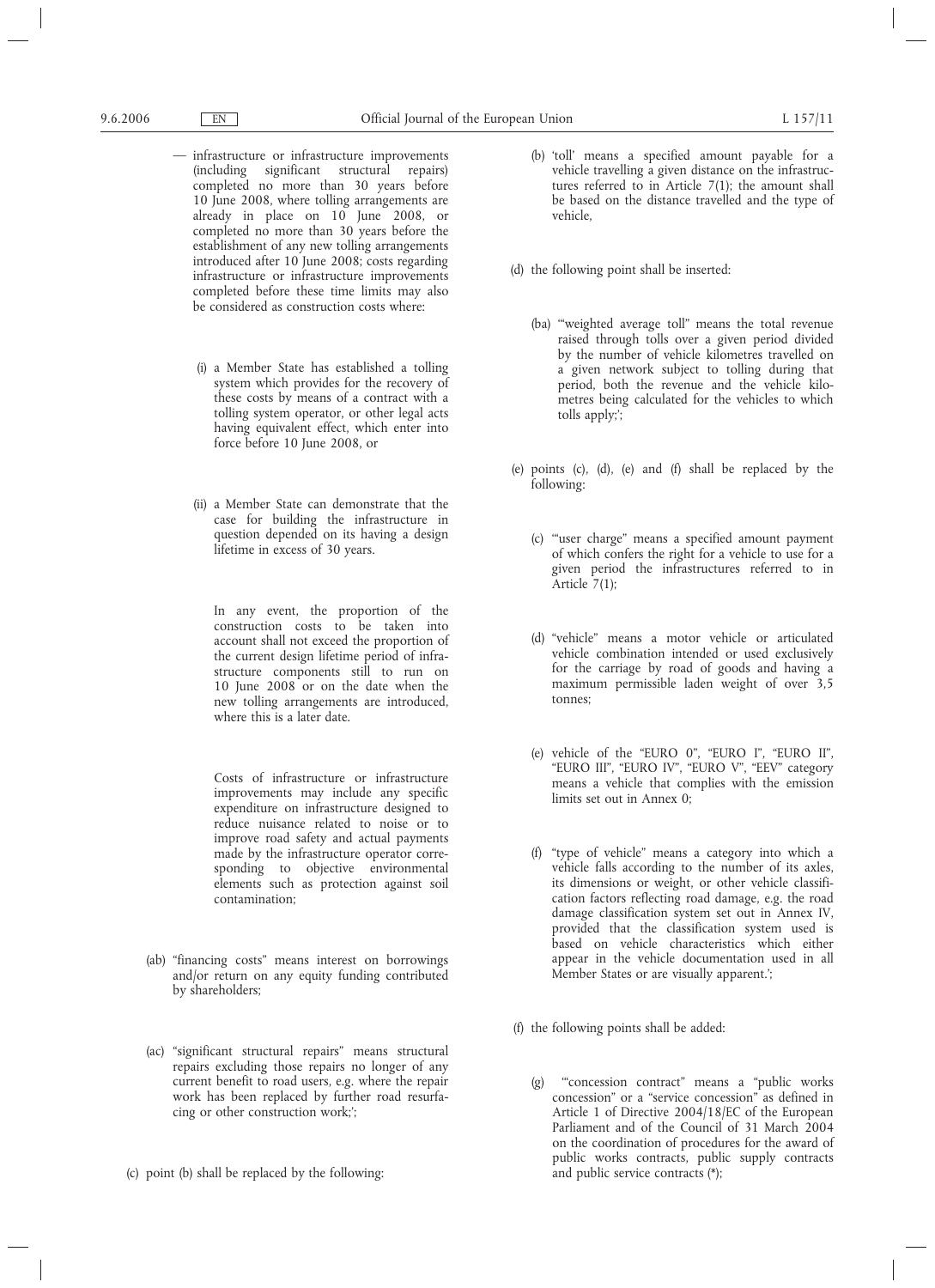- (h) "concession toll" means a toll levied by a concessionaire under a concession contract.'
- (\*) OJ L 134, 30.4.2004, p. 114. Directive as last amended by Commission Regulation (EC) No 2083/ 2005 (OJ L 333, 20.12.2005, p. 28).
- 2. Article 7 is hereby amended as follows:
	- (a) paragraphs 1, 2, 3 and 4 shall be replaced by the following:

1. 'Member States may maintain or introduce tolls and/or user charges on the trans-European road network, or on parts of that network, only under the conditions set out in paragraphs 2 to 12. This shall be without prejudice to the right of Member States, in compliance with the Treaty, to apply tolls and/or user charges on roads not included in the trans-European road network, *inter alia* on parallel roads to which traffic may be diverted from the trans-European road network and/or which are in direct competition with certain parts of that network, or to other types of motor vehicle not covered by the definition of "vehicle" on the trans-European road network, provided that the imposition of tolls and/or user charges on such roads does not discriminate against international traffic and does not result in distortions of competition between operators.

1a. Where a Member State decides to maintain or introduce tolls and/or user charges on only parts of the trans-European road network, the resulting exemptions for the other parts (for reasons such as their isolation or low levels of congestion or pollution or where essential for the introduction of a new tolling arrangement) shall not result in any discrimination against international traffic.

- 2. (a) A Member State may choose to maintain or introduce tolls and/or user charges applicable only to vehicles having a maximum permissible laden weight of not less than 12 tonnes. Where a Member State chooses to apply tolls and/or user charges to vehicles below this weight limit, the provisions of this Directive shall apply.
	- (b) Tolls and/or user charges shall be applied to all vehicles from 2012.
	- (c) A Member State may derogate from the requirement set out in point (b) where it considers that the extension of tolling to vehicles of less than 12 tonnes would:
		- create significant adverse effects on the free flow of traffic, the environment, noise levels, congestion or health, or
		- involve administrative costs which would be more than 30 % of additional revenue generated.

3. Tolls and user charges may not both be imposed at the same time on any given category of vehicle for the use of a single road section. However, Member States may also impose tolls on networks where user charges are levied for the use of bridges, tunnels and mountain passes.

4. Tolls and user charges may not discriminate, directly or indirectly, on the grounds of nationality of the haulier, the country or place of establishment of the haulier or of registration of the vehicle, or the origin or destination of the transport operation.';

(b) the following paragraphs shall be inserted:

'4a. Member States may provide for reduced toll rates or user charges or exemptions from the obligation to pay tolls or user charges for vehicles exempted from the requirement to install and use recording equipment under Council Regulation (EEC) No 3821/ 85 of 20 December 1985 on recording equipment in road transport (\*), and in the cases covered by, and subject to the conditions contained in, Article  $6(2)(a)$ and (b) of this Directive.

4b. As charging structures involving discounts or reductions in tolls for frequent users may lead to actual savings in administrative costs for the infrastructure operator, Member States may provide for such discounts or reductions on condition that:

- they fulfil the conditions set out in paragraph 10(a),
- they comply with the Treaty, in particular Articles 12, 49, 86 and 87 thereof,
- they do not distort competition in the internal market,
- the resulting charging structure is linear, proportionate, available to all users on equal terms and does not lead to additional costs being passed on to other users in the form of higher tolls.

Such discounts or reductions shall in no case exceed 13 % of the toll paid by equivalent vehicles not eligible for the discount or reduction.

4c. All discount and reduction schemes shall be communicated to the Commission, which shall verify compliance with the conditions set out in paragraphs 4a and 4b and shall approve them in accordance with the procedure referred to in Article 9c(2).'

<sup>(\*)</sup> OJ L 370, 31.12.1985, p. 8. Regulation as last amended by Commission Regulation (EC) No 432/ 2004 (OJ L 71, 10.3.2004, p. 3).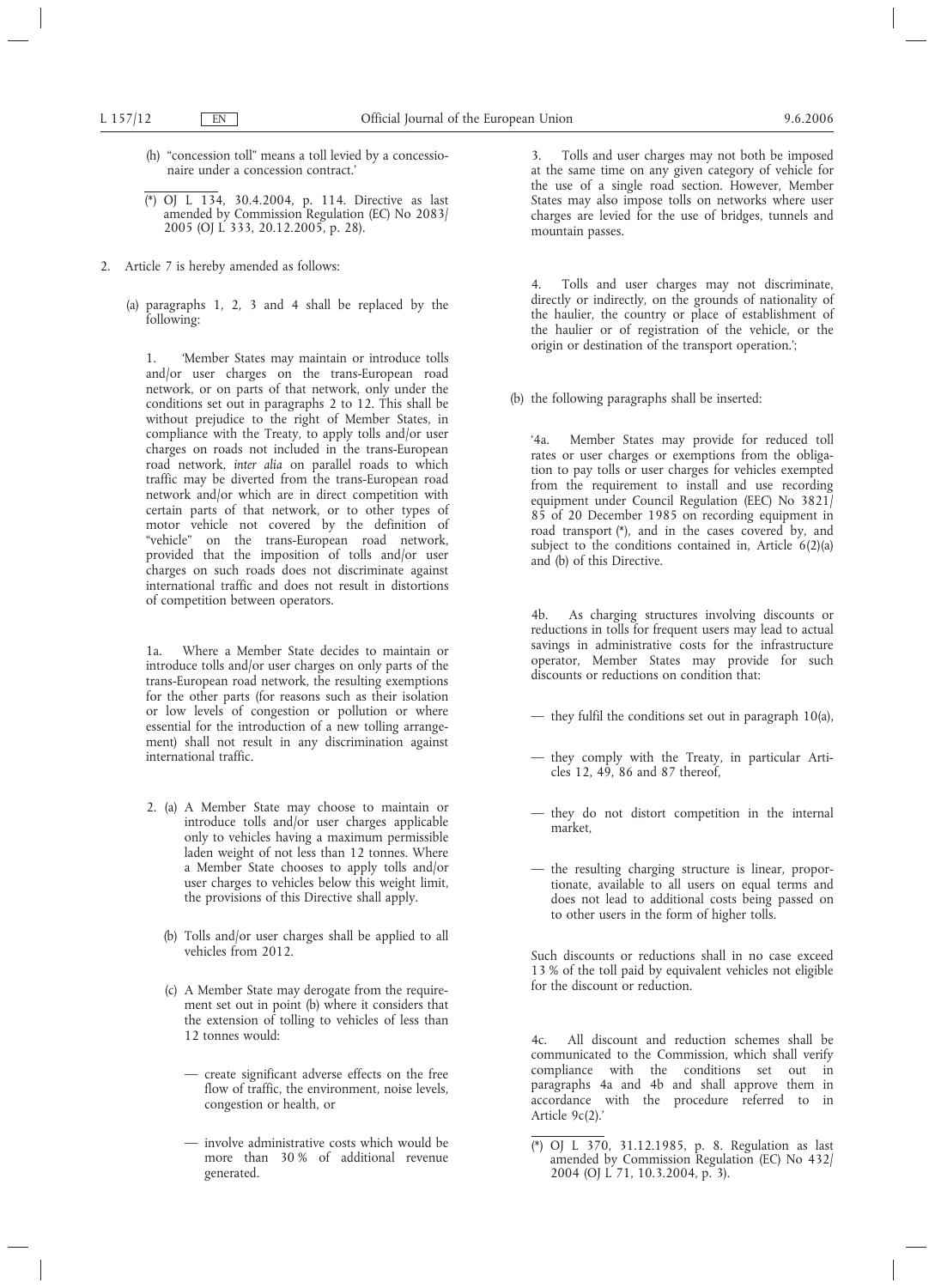(c) paragraph 6 shall be replaced by the following:

6. 'The arrangements for the collection of tolls and/ or user charges shall not, financially or otherwise, place non-regular users of the road network at an unjustified disadvantage. In particular, where a Member State collects tolls and/or user charges exclusively by means of a system that requires the use of a vehicle on-board unit, it shall make available the appropriate on-board units under reasonable administrative and economic arrangements.';

- (d) the second and third subparagraphs of paragraph 7 shall be deleted;
- (e) paragraphs 9 and 10 shall be replaced by the following:

9. 'Tolls shall be based on the principle of the recovery of infrastructure costs only. Specifically the weighted average tolls shall be related to the construction costs and the costs of operating, maintaining and developing the infrastructure network concerned. The weighted average tolls may also include a return on capital or profit margin based on market conditions.

- 10. (a) Without prejudice to the weighted average tolls referred to in paragraph 9, Member States may vary the toll rates for purposes such as combating environmental damage, tackling congestion, minimising infrastructure damage, optimising the use of the infrastructure concerned or promoting road safety, provided that such variation:
	- is proportionate to the objective pursued;
	- is transparent and non-discriminatory particularly regarding the nationality of the haulier, the country or place of establishment of the haulier or of registration of the vehicle, and the origin or destination of the transport operation;
	- is not designed to generate additional tolling revenue, any unintended increase in revenue (leading to weighted average tolls which are not in accordance with paragraph 9) being counterbalanced through changes to the structure of the variation which must be implemented within two years of the end of the accounting year in which the additional revenue is generated;
	- respects the maximum flexibility thresholds set out in point (b).
	- (b) Subject to the conditions of point (a), toll rates may be varied according to:
		- EURO emission class as set out in Annex 0, including the level of PM and NOx,

provided that no toll is more than 100 % above the toll charged for equivalent vehicles meeting the strictest emission standards; and/or

- the time of day, type of day or season, provided that:
	- (i) no toll is more than 100 % above the toll charged during the cheapest period of the day, type of day or season; or
	- (ii) where the cheapest period is zerorated, the penalty for the most expensive time of day, type of day or season is no more than 50 % of the level of toll that would otherwise be applicable to the vehicle in question.

Member States shall be required to vary the rates at which tolls are charged in conformity with the first indent no later than 2010, or in the case of concession contracts, when that concession contract is renewed.

A Member State may nevertheless derogate from this requirement if:

- (i) this would seriously undermine the coherence of the tolling systems in its territory;
- (ii) for the tolling system concerned, it would not be technically practicable to introduce such differentiation; or
- (iii) this would lead to diversion of the most polluting vehicles away from the trans-European road network with consequential impacts on road safety and public health.

Any such derogations shall be notified to the Commission.

(c) Subject to the conditions of point (a), toll rates may in exceptional cases for specific projects of high European interest be subject to other forms of variation in order to secure the commercial viability of such projects, when they are exposed to direct competition with other modes of transport for vehicles. The resulting charging structure shall be linear, proportionate, openly published, available to all users on equal terms and shall not lead to additional costs being passed on to other users in the form of higher tolls. The Commission shall verify compliance with the conditions of this point prior to the implementation of the charging structure in question.';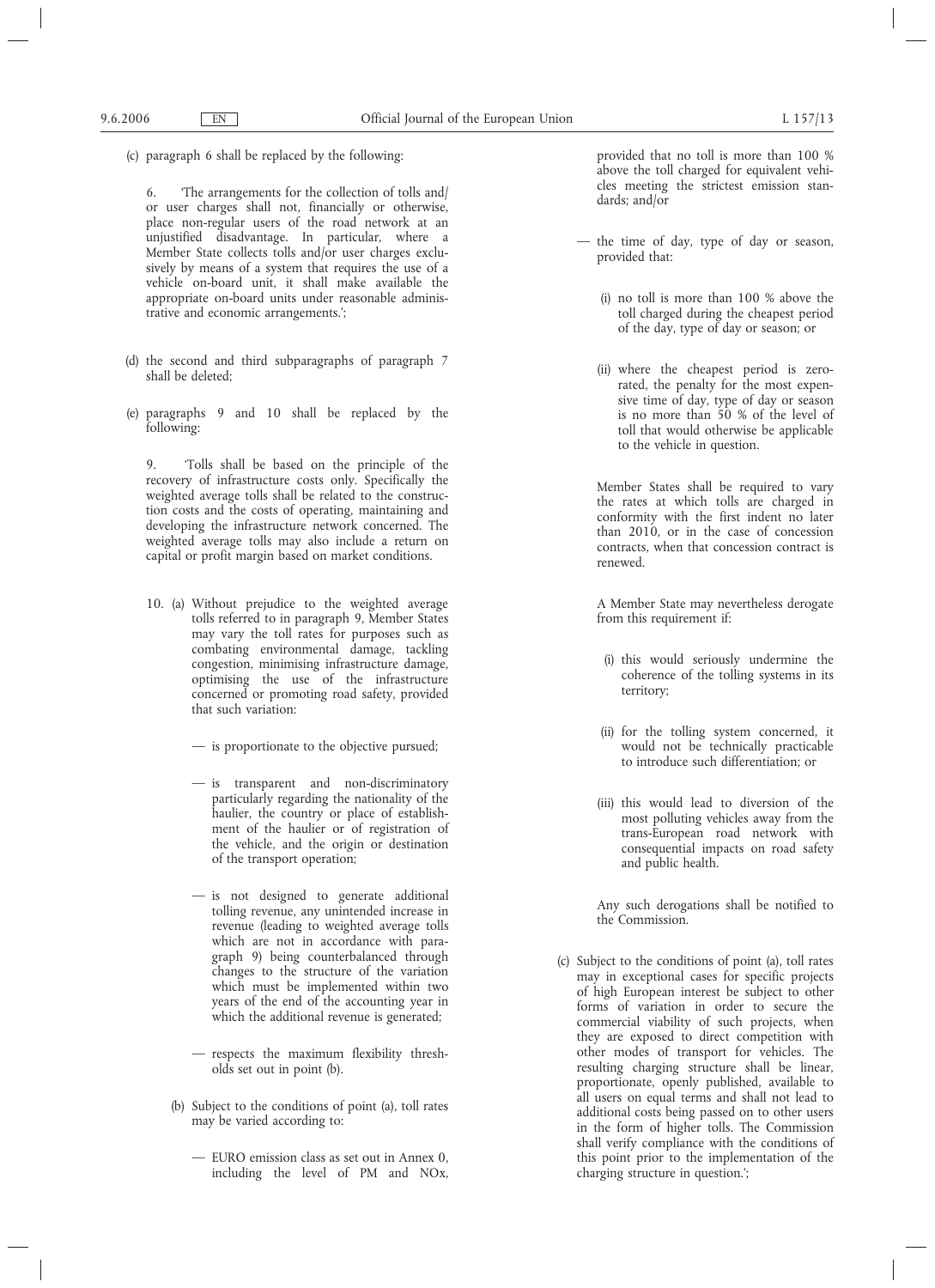(f) the following paragraphs shall be added:

11. 'Without prejudice to Article 9(1) and (1a), in exceptional cases concerning infrastructure in mountainous regions and after informing the Commission, a mark-up may be added to the tolls of specific road sections:

- (a) which are the subject of acute congestion affecting the free movement of vehicles; or
- (b) the use of which by vehicles is the cause of significant environmental damage,

on condition that:

- the revenue generated from the mark-up is invested in priority projects of European interest identified in Annex III to Decision No 884/2004/EC, which contribute directly to the alleviation of the congestion or environmental damage in question and which are located in the same corridor as the road section on which the mark-up is applied,
- the mark-up, which may be applied to tolls varied in accordance with paragraph 10, does not exceed 15 % of the weighted average toll calculated in accordance with paragraph 9 except where the revenue generated is invested in cross-border sections of priority projects of European interest involving infrastructure in mountainous regions, in which case the mark-up may not exceed 25 %,
- the application of the mark-up does not result in unfair treatment of commercial traffic compared to other road users,
- financial plans for the infrastructure on which the mark-up is applied and a cost/benefit analysis for the new infrastructure project are submitted to the Commission in advance of the mark-up's application,
- the period for which the mark-up is to apply is defined and limited in advance and is consistent in terms of the expected revenue to be raised with the financial plans and cost/benefit analysis submitted.

Application of this provision to new cross-border projects shall be subject to the agreement of the Member States concerned.

When the Commission receives the financial plans from a Member State intending to apply a mark-up, it shall make this information available to the members of the Committee referred to in Article 9c(1). Should the Commission consider that the planned mark-up does not meet the conditions set out in this paragraph, or if it considers that the planned mark-up will have significant adverse effects on the economic development of peripheral regions, it may reject or request modification of the plans for charges submitted by the Member State concerned, in accordance with the procedure referred to in Article 9c(2).

12. Where a driver is unable to produce the vehicle documents necessary to ascertain the information referred to in the first indent of paragraph 10(b), and the type of vehicle in the event of a check, Member States may apply tolls up to the highest level chargeable.';

3. the following Article shall be inserted:

*'Article 7a*

In determining the levels of weighted average tolls to be charged on the infrastructure network concerned or a clearly defined part of such a network, Member States shall take into account the various costs set out in Article 7(9). The costs taken into account shall relate to the network or part of the network on which tolls are levied and to the vehicles that are subject to the tolling. Member States may choose not to recover these costs through toll revenue or to recover only a percentage of the costs.

Tolls shall be determined in accordance with Article 7 and paragraph 1 of this Article.

3. For new tolling arrangements other than those involving concession tolls put in place by Member States after 10 June 2008, Member States shall calculate costs using a methodology based on the core calculation principles set out in Annex III.

For new concession tolls put in place after 10 June 2008, the maximum level of tolls shall be equivalent to, or less than, the level that would have resulted from the use of a methodology based on the core calculation principles set out in Annex III. The assessment of such equivalence shall be made on the basis of a reasonably long reference period appropriate to the nature of a concession contract.

Tolling arrangements already in place on 10 June 2008 or for which tenders or responses to invitations to negotiate under the negotiated procedure have been received pursuant to a public procurement process before 10 June 2008 shall not be subject to the obligations set out in this paragraph, for as long as these arrangements remain in force and provided that they are not substantially modified.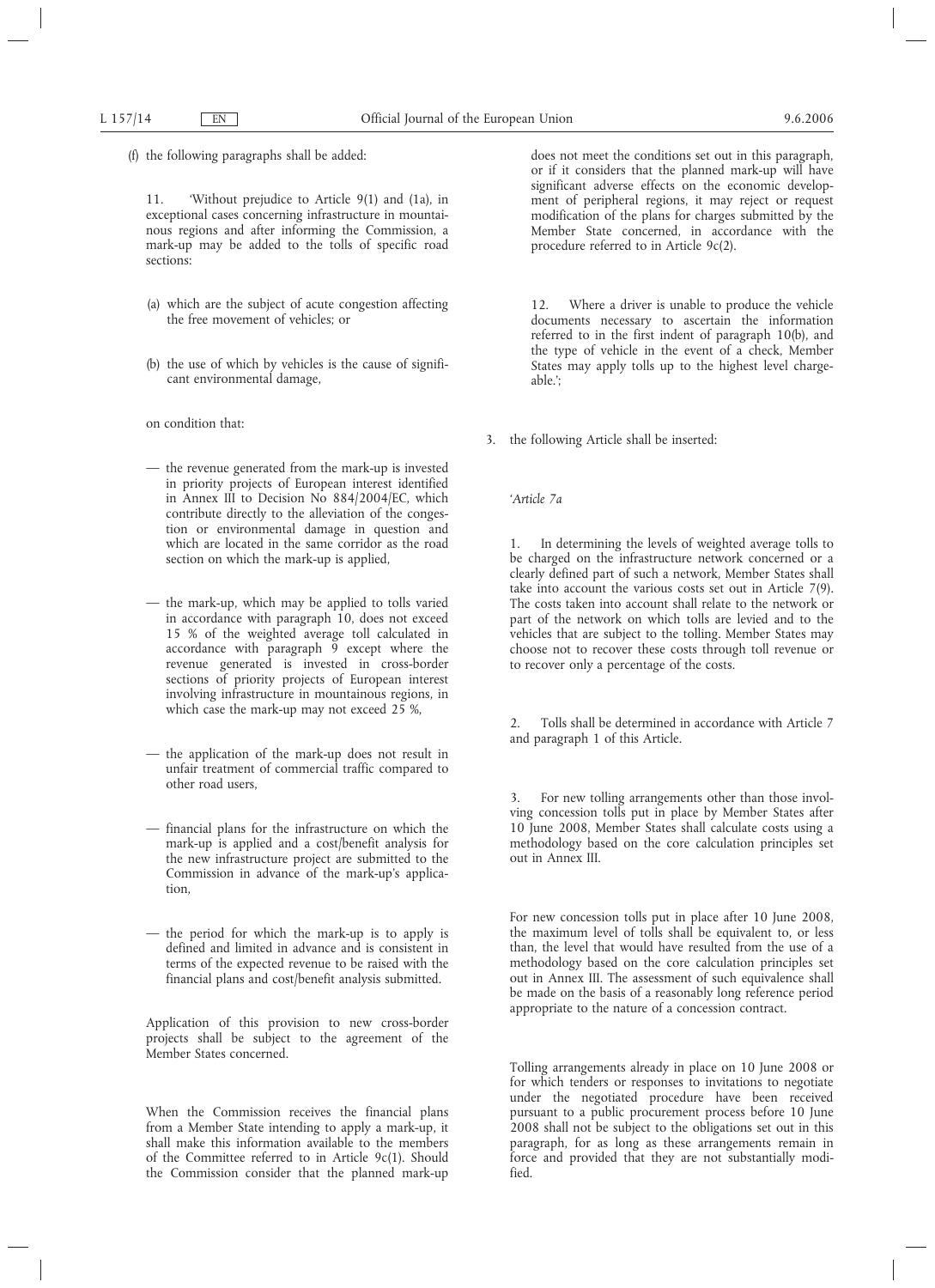4. Member States shall communicate to the Commission at least four months before the implementation of a new tolling arrangement:

- (a) for tolling arrangements other than those involving concession tolls:
	- the unit values and other parameters they use in calculating the various cost elements, and
	- clear information on the vehicles covered by their tolling regime and the geographic extent of the network, or part of the network, used for each cost calculation and the percentage of costs that they are seeking to recover;
- (b) for tolling arrangements involving concession tolls:
	- the concession contracts or significant changes to such contracts,
	- the base case on which the grantor has founded the notice of concession, as referred to in Annex VII B to Directive 2004/18/EC; this base case shall include the estimated costs as defined in Article 7(9) envisaged under the concession, the forecasted traffic divided into types of vehicle, the levels of tolls envisaged and the geographic extent of the network covered by the concession contract.

5. Member States shall also inform the Commission at least four months before their implementation of new tolling arrangements applicable to parallel roads to which traffic may be diverted from the trans-European road network and/or which are in direct competition with certain parts of that network on which tolls are levied. This information shall include at least an explanation of the geographic extent of the network covered by the toll, the vehicles covered and the levels of toll envisaged, together with an explanation of how the level of toll was determined.

6. For the cases subject to the obligations in paragraph 3 the Commission shall, within four months of receiving the information in accordance with paragraph 4, give an opinion as to whether these obligations appear to have been fulfilled.

For the tolling arrangements referred to in paragraph 5, the Commission may also give an opinion, in particular regarding the proportionality and the transparency of the proposed arrangements and their likely impact on competition in the context of the internal market and the free movement of goods.

The opinions of the Commission shall be made available to the Committee referred to in Article 9c(1).

7. Where a Member State wishes to apply the provisions contained in Article 7(11) in respect of tolling arrangements already in place on 10 June 2008, it shall provide information that demonstrates that the weighted average toll being applied to the infrastructure concerned complies with Articles 2(aa), 7(9) and 7(10).';

4. the following Article shall be inserted:

*'Article 7b*

This Directive does not affect the freedom of Member States which introduce a system of tolls and/or user charges for infrastructure to provide, without prejudice to Articles 87 and 88 of the Treaty, appropriate compensation for these charges.';

- 5. Article 8(2)(b) shall be replaced by the following:
	- (b) 'payment of the common user charge shall give access to the network as defined by the participating Member States in accordance with Article  $\bar{7}(1)$ ;';
- 6. the following Article shall be inserted:

### *'Article 8a*

Each Member State shall monitor the system of tolls and/ or user charges to ensure that it functions in a transparent and non-discriminatory manner.';

- 7. Article 9 shall be amended as follows:
	- (a) paragraph 1 shall be replaced by the following:

1. 'This Directive shall not prevent the non-discriminatory application by Member States of:

- (a) specific taxes or charges:
	- levied upon registration of the vehicle, or
	- imposed on vehicles or loads of abnormal weights or dimensions;
- (b) parking fees and specific urban traffic charges.

1a. This Directive shall not prevent the non-discriminatory application by Member States of:

- (a) regulatory charges specifically designed to combat time and place-related traffic congestion;
- (b) regulatory charges designed to combat environmental impacts, including poor air quality

on any road, notably in urban areas, including trans-European road network roads crossing an urban area.';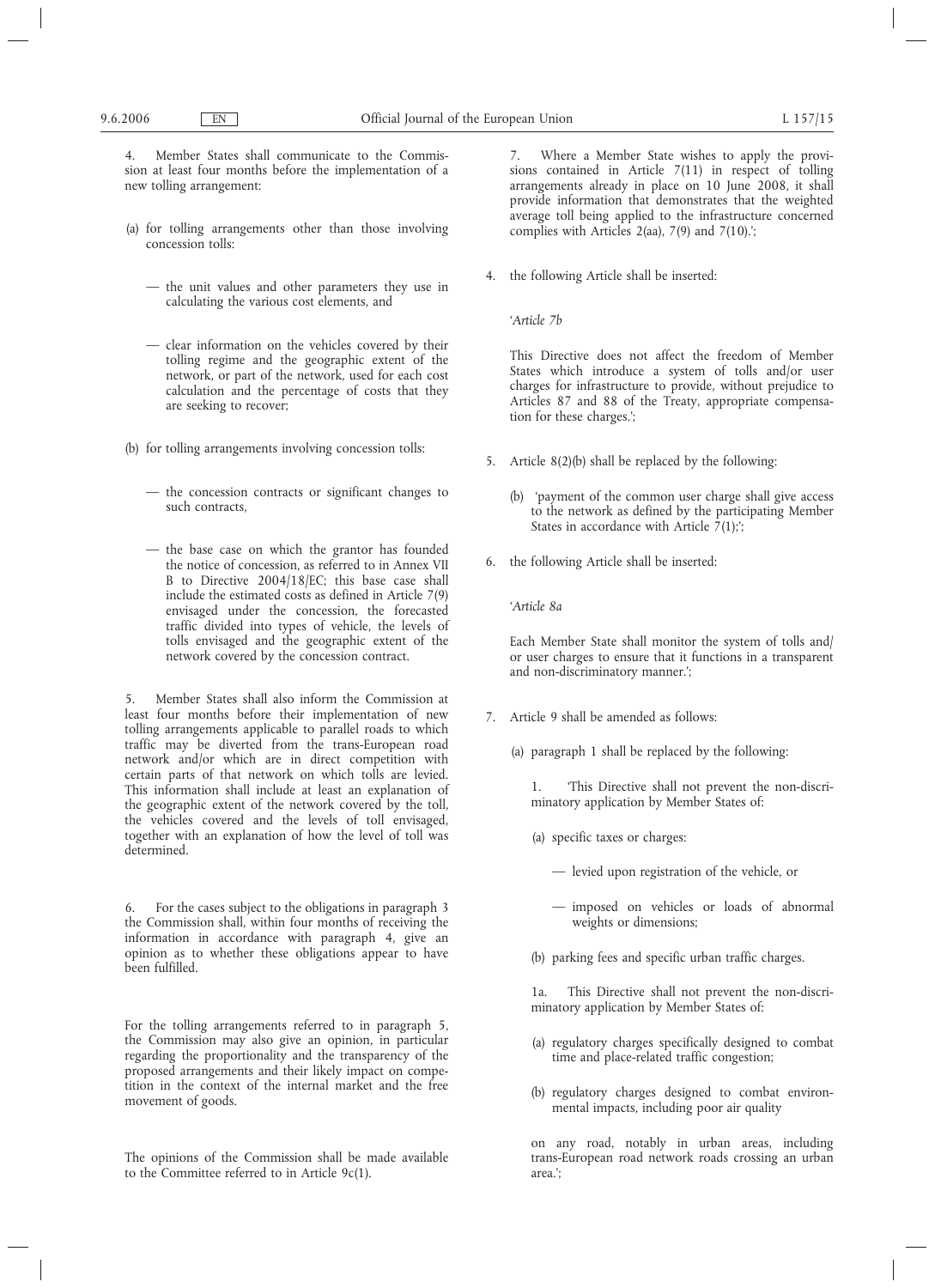(b) paragraph 2 shall be replaced by the following:

2. 'Member States shall determine the use to be made of revenue from charges for the use of road infrastructure. To enable the transport network to be developed as a whole, revenue from charges should be used to benefit the transport sector and optimise the entire transport system.';

8. the following Articles shall be inserted:

## *'Article 9a*

Member States shall establish appropriate controls and determine the system of penalties applicable to infringements of the national provisions adopted under this Directive. They shall take all necessary measures to ensure that they are implemented. The penalties established shall be effective, proportionate and dissuasive.

## *Article 9b*

The Commission shall facilitate dialogue and the exchange of technical know-how between Member States in relation to the implementation of this Directive and in particular Annex III. The Commission shall update and clarify Annexes 0, III and IV in the light of technical progress and Annexes I and II in the light of inflation, in accordance with the procedure referred to in Article 9c(3).

## *Article 9c*

1. The Commission shall be assisted by a Committee.

2. Where reference is made to this paragraph, Articles 3 and 7 of Decision 1999/468/EC shall apply, having regard to the provisions of Article 8 thereof.

3. Where reference is made to this paragraph, Article 5 and 7 of Decision 1999/468/EC shall apply, having regard to the provisions of Article 8 thereof.

The period laid down in Article 5(6) of Decision 1999/ 468/EC shall be set at three months.

- 4. The Committee shall adopt its rules of procedure.';
- 9. Article 11 shall be replaced by the following:

*'Article 11*

No later than 10 June 2011, the Commission shall present a report to the European Parliament and the Council on the implementation and effects of this Directive, taking account of developments in technology and the trend in traffic density, including the use of vehicles of more than 3,5 and less than 12 tonnes, and evaluating its impact on the internal market, including on island, landlocked and peripheral regions of the Community, levels of investment in the sector and its contribution to the objectives of a sustainable transport policy.

Member States shall forward the necessary information for the report to the Commission no later than 10 December 2010.

No later than 10 June 2008, the Commission shall present, after examining all options including environment, noise, congestion and health-related costs, a generally applicable, transparent and comprehensible model for the assessment of all external costs to serve as the basis for future calculations of infrastructure charges. This model shall be accompanied by an impact analysis of the internalisation of external costs for all modes of transport and a strategy for a stepwise implementation of the model for all modes of transport.

The report and the model shall be accompanied, if appropriate, by proposals to the European Parliament and the Council for further revision of this Directive.';

10. the table in Annex II indicating the amount of annual charges shall be replaced by the following:

|                            | maximum three<br>axles | minimum four<br>axles |
|----------------------------|------------------------|-----------------------|
| EURO 0                     | 1 3 3 2                | 2 2 3 3               |
| EURO I                     | 1 1 5 8                | 1933                  |
| EURO II                    | 1 0 0 8                | 1681                  |
| <b>EURO III</b>            | 876                    | 1461                  |
| EURO IV and less polluting | 797                    | 1 3 2 9               |

11. the last sentence of Annex II shall be replaced by the following:

'The daily user charge is equal for all vehicle categories and amounts to EUR 11.';

- 12. Annex 0, the text of which appears in Annex I to this Directive, shall be inserted;
- 13. Annex III, the text of which appears in Annex II to this Directive, shall be added;
- 14. Annex IV, the text of which appears in Annex III to this Directive, shall be added.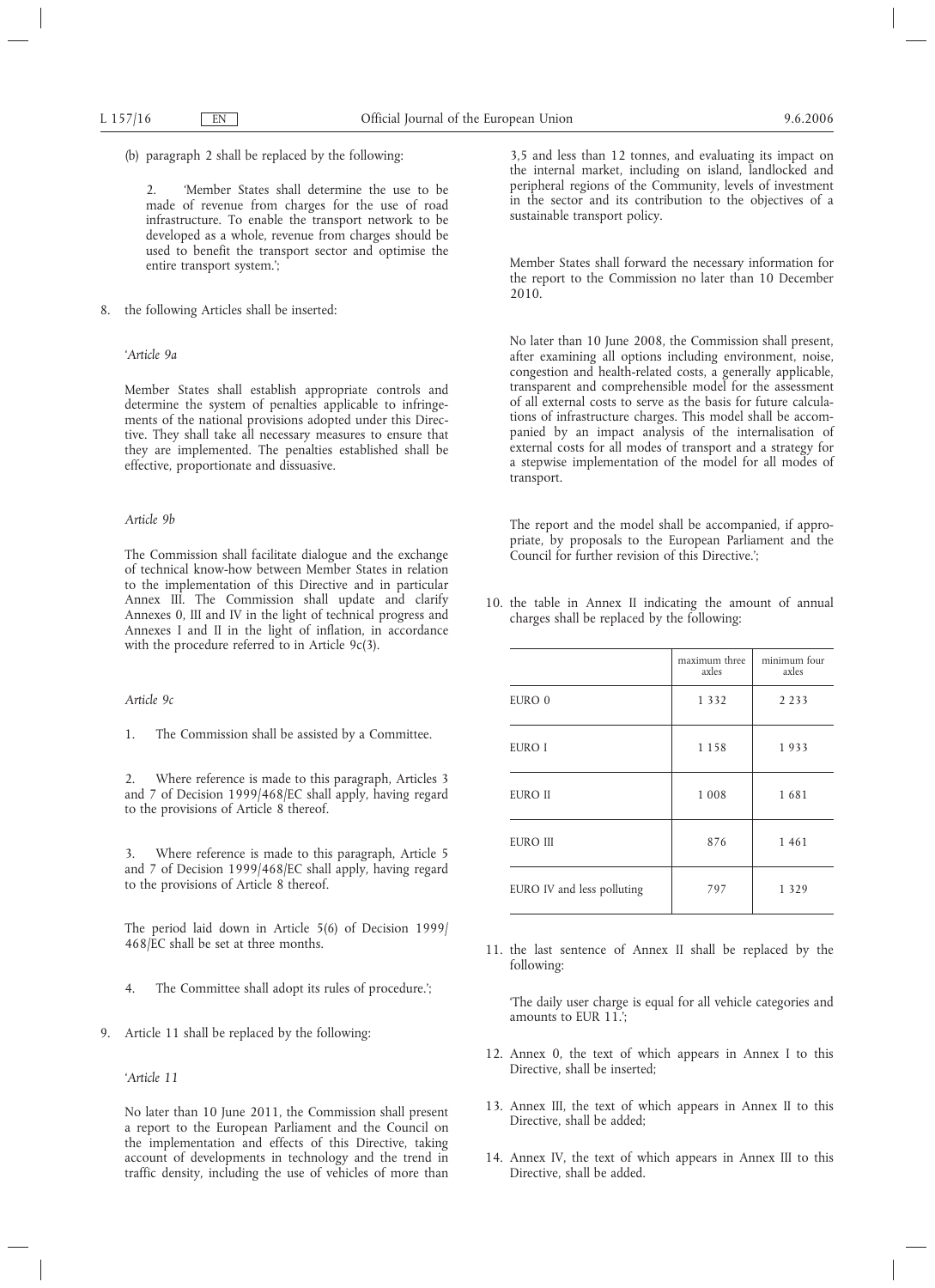## *Article 2*

1. Member States shall bring into force the laws, regulations and administrative provisions necessary to comply with this Directive not later than 10 June 2008. They shall forthwith inform the Commission thereof.

When Member States adopt such measures, they shall contain a reference to this Directive or shall be accompanied by such reference on the occasion of their official publication. The methods of making such reference shall be laid down by Member States.

2. Member States shall communicate to the Commission the text of the provisions of domestic law which they adopt in the field covered by this Directive, together with a table showing how the provisions of this Directive correspond to the national provisions adopted.

## *Article 3*

This Directive shall enter into force on the day following that of its publication in the *Official Journal of the European Union.*

## *Article 4*

This Directive is addressed to the Member States.

Done at Strasbourg, 17 May 2006.

| For the European Parliament | For the Council |
|-----------------------------|-----------------|
| The President               | The President   |
| J. BORRELL FONTELLES        | H. WINKLER      |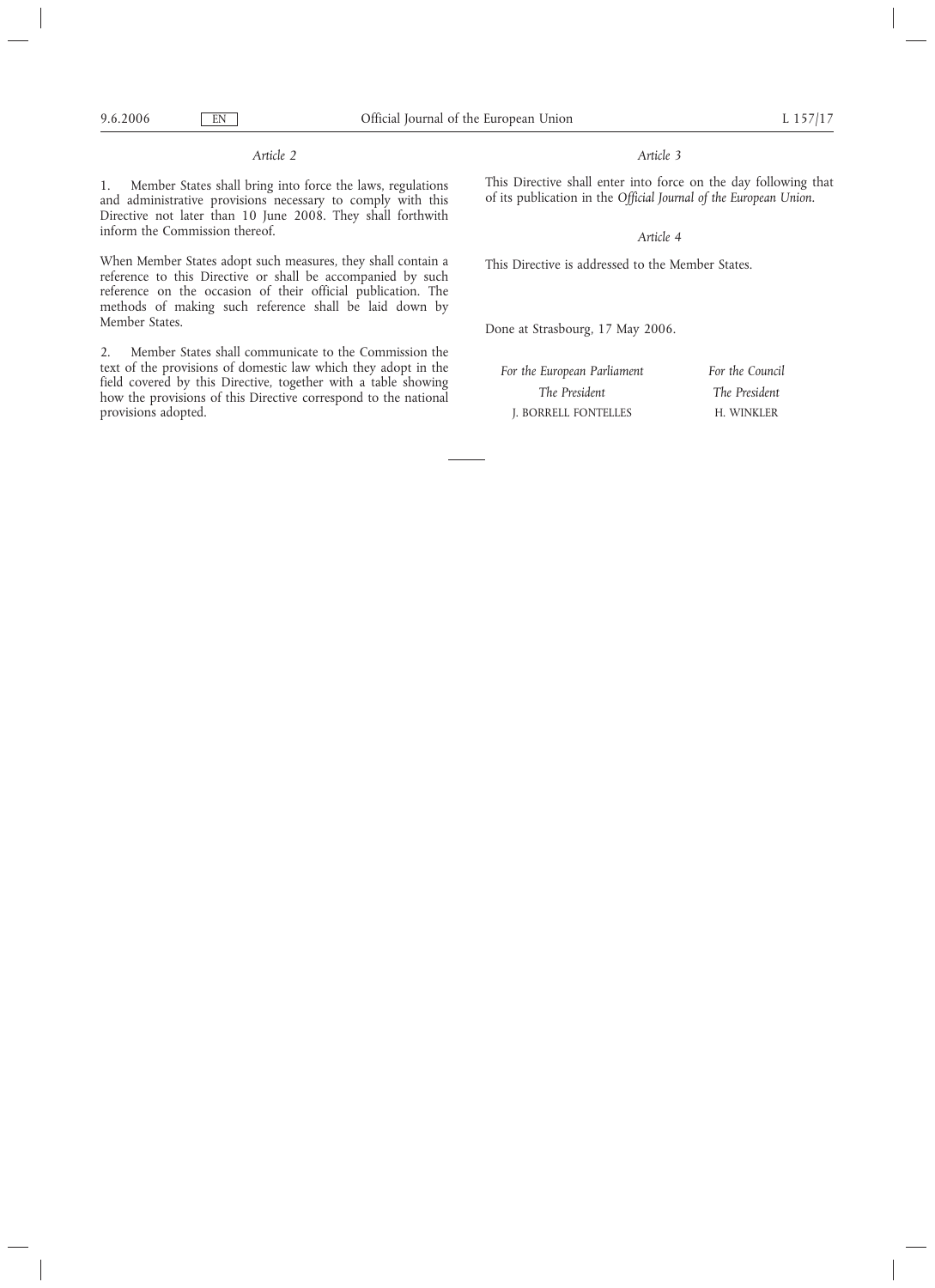## *ANNEX I*

## *'ANNEX 0*

## **EMISSION LIMITS**

#### 1. **"EURO 0" vehicle**

| Mass of carbon monoxide (CO) $g/kWh$ | kWh | Mass of hydrocarbons (HC) g/   Mass of nitrogen oxides (NOx)<br>$\sigma$ /kWh |
|--------------------------------------|-----|-------------------------------------------------------------------------------|
|                                      |     |                                                                               |

## 2. **"EURO I"/"EURO II" vehicles**

|                   | Mass of carbon<br>monoxide $(CO)$ g/<br>kWh | Mass of<br>hydrocarbons (HC)<br>g/kWh | Mass of nitrogen<br>oxides $(NOx)$ g<br>kWh | Mass of<br>particulates (PT) g/<br>kWh |
|-------------------|---------------------------------------------|---------------------------------------|---------------------------------------------|----------------------------------------|
| "EURO I" vehicle  | 4,9                                         | 1,23                                  | 9,0                                         | $0,4$ $(1)$                            |
| "EURO II" vehicle | 4,0                                         |                                       | 7,0                                         | 0,15                                   |

( 1) A coefficient of 1,7 is applied to the particulate emission limit value in the case of engines with a power rating of 85 kW or less.

## 3. **"EURO III"/"EURO IV"/"EURO V"/"EEV" vehicles**

The specific masses of carbon monoxide, total hydrocarbons, nitrogen oxides and particulates, determined by the ESC test and the exhaust gas opacity, determined by the ELR test, must not exceed the following values (1):

|                    | Mass of carbon<br>monoxides<br>$(CO)$ g/kWh | Mass of<br>hydrocarbons<br>$(HC)$ g/kWh | Mass of<br>nitrogen oxides<br>$(NOx)$ g/kWh | Mass of<br>particulates (PT)<br>g/kWh | Exhaust gas $m^{-1}$ |
|--------------------|---------------------------------------------|-----------------------------------------|---------------------------------------------|---------------------------------------|----------------------|
| "EURO III" vehicle | 2,1                                         | 0,66                                    | 5,0                                         | 0,10(2)                               | 0,8                  |
| "EURO IV" vehicle  | 1,5                                         | 0,46                                    | 3,5                                         | 0.02                                  | 0, 5                 |
| "EURO V" vehicle   | 1,5                                         | 0,46                                    | 2,0                                         | 0,02                                  | 0, 5                 |
| "EEV" vehicle      | 1,5                                         | 0.25                                    | 2,0                                         | 0,02                                  | 0,15                 |

( 1) A test cycle consists of a sequence of test points, each point being defined by a speed and a torque which the engine must respect in steady state (ESC test) or transient operating conditions (ETC and ELR tests).

 $(2)$  0,13 for engines whose unit cylinder capacity is less that 0,7 dm<sup>3</sup> and the nominal speed is in excess of 3 000 min<sup>-1</sup>.

4. Future emission classes of vehicles as defined in Directive 88/77/EEC and subsequent amendments may be considered.'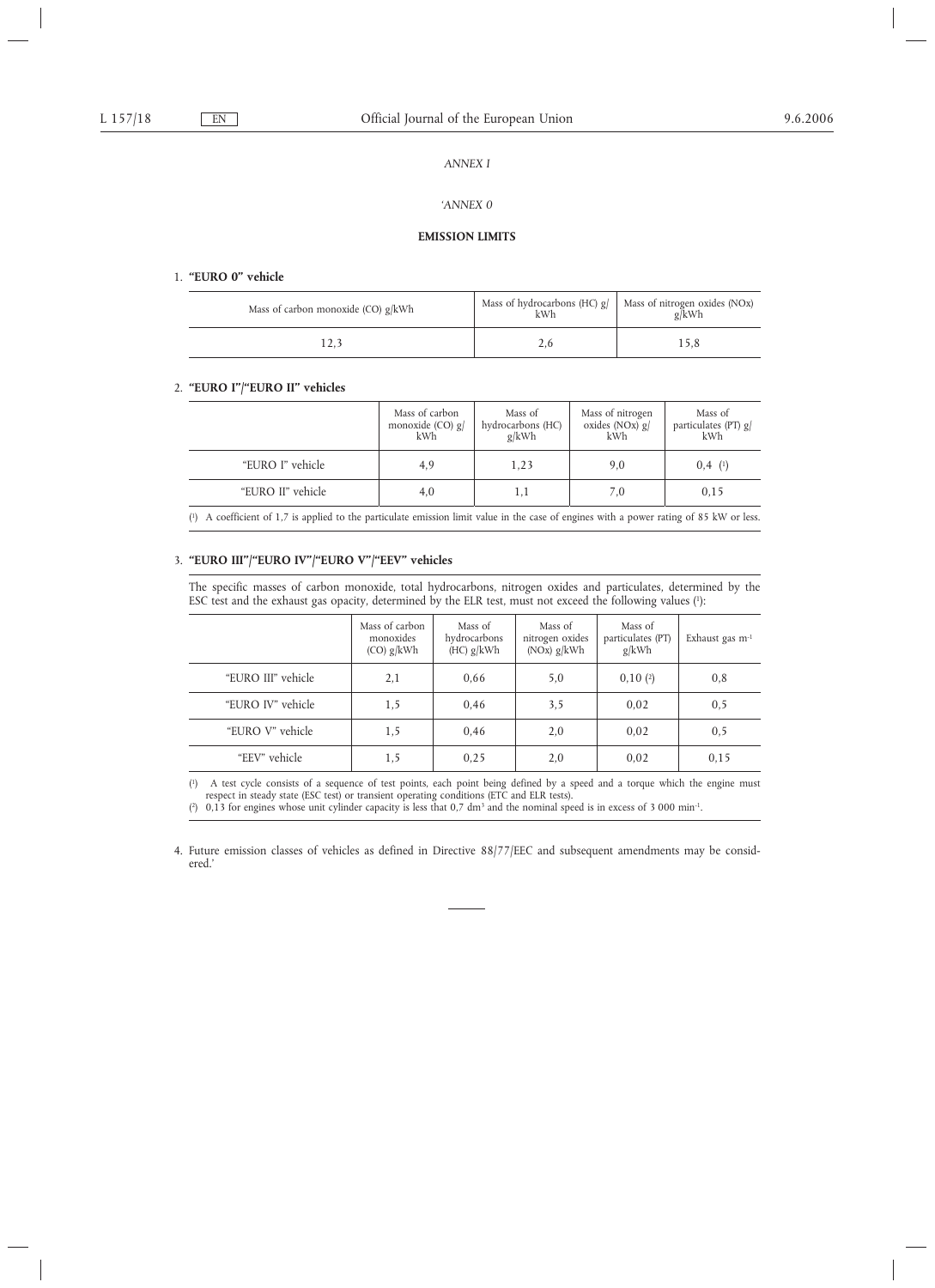### *ANNEX II*

## *'ANNEX III*

### **CORE PRINCIPLES FOR THE ALLOCATION OF COSTS AND CALCULATION OF TOLLS**

This Annex stipulates the core principles for the calculation of weighted average tolls to reflect Article 7(9). The obligation to relate tolls to costs shall be without prejudice to the freedom of Member States to choose, in accordance with Article 7a(1), not to recover the costs in full through toll revenue, or to the freedom, in accordance with Article 7(10), to vary the amounts of specific tolls away from the average (1 ).

The application of these principles shall be fully consistent with other existing obligations under Community law, in particular the requirement for concession contracts to be awarded in accordance with Directive 2004/18/EC and other Community instruments in the field of public procurement.

Where a Member State engages in negotiations with one or more third parties with a view to establishing a concession contract regarding the construction or operation of a part of its infrastructure, or in view of this purpose engages in a similar arrangement based on national legislation or an agreement entered into by the government of a Member State, compliance with these principles shall be judged on the basis of the outcome of these negotiations.

## 1. **Definition of the network and of vehicles covered**

- Where a single tolling regime is not to be applied to the whole TEN road network, a Member State shall specify precisely the part or parts of the network which are to be subject to a tolling regime as well as the system its uses to classify vehicles for the purposes of toll variation. Member States shall also specify whether they are extending the scope of their tolling regime to cover vehicles below the 12-tonne threshold.
- Where a Member State chooses to adopt different policies regarding cost recovery for different parts of its network (as permitted under Article 7a(1)), each clearly defined part of the network shall be subject to a separate calculation of costs. A Member State may choose to split its network up into a number of clearly defined parts so as to establish separate concession arrangements or similar for each part.

#### 2. **Infrastructure costs**

#### 2.1. *Investment costs*

- Investment costs shall include the costs of construction (including financing costs) and the costs of developing the infrastructure plus, where appropriate, a return on the capital investment or profit margin. Costs of land acquisition, planning, design, supervision of construction contracts and project management, and of archaeological and ground investigations, as well as other relevant incidental costs, shall also be included.
- The recovery of construction costs shall be based on either the design lifetime of the infrastructure or such other amortisation period (not being less than 20 years) as may be considered appropriate for reasons of financing through a concession contract or otherwise. The length of the amortisation period may be a key variable in negotiations regarding the establishment of concession contracts, particularly if the Member State concerned wishes, as part of the contract, to set a ceiling regarding the weighted average toll applicable.
- Without prejudice to the calculation of investment costs, the recovery of costs may:
	- be apportioned evenly over the amortisation period or weighted to the early, middle or later years, provided that such weighting is carried out in a transparent manner,
	- provide for indexation of tolls over the amortisation period.
- All historic costs shall be based on the amounts paid. Costs which are still to be incurred will be based on reasonable cost forecasts.

<sup>(</sup> 1 ) These provisions, together with the flexibility offered in the way costs are recovered over time (see the third indent of point 2.1), give considerable margin to fix tolls at levels which are acceptable to users and adapted to the specific transport policy objectives of the Member State.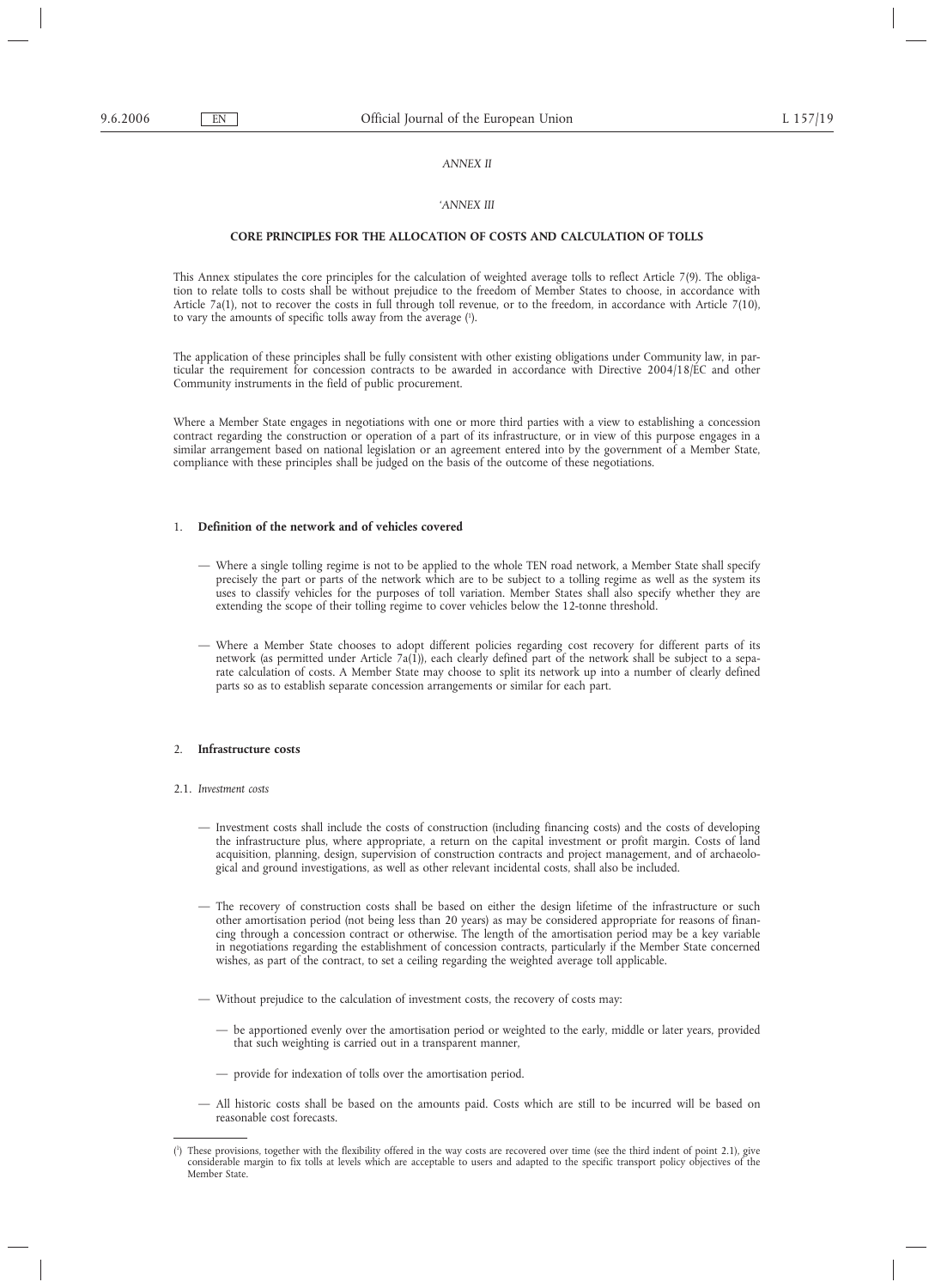- Government investment may be assumed to be financed borrowings. The rate of interest to be applied to historical costs shall be the rates that applied to government borrowings over that period.
- Costs shall be apportioned to heavy goods vehicles (HGVs) on an objective and transparent basis taking account of the proportion of HGV traffic to be carried on the network and the associated costs. The vehicle kilometres travelled by HGVs may for this purpose be adjusted by objectively justified "equivalence factors" such as those set out in point  $4$   $\binom{1}{2}$ .
- Provision for estimated return on capital or profit margin shall be reasonable in the light of market conditions and may be varied for the purpose of providing performance incentives for a contracted third party with regard to quality of service requirements. Return on capital may be evaluated using economic indicators such as IRR (internal rate of return on investment) or WACC (weighted average cost of capital).
- 2.2. *Annual maintenance costs and structural repair costs*
	- These costs shall include both the annual costs of maintaining the network and the periodic costs relating to repair, reinforcement and resurfacing, with a view to ensuring that the level of operational functionality of the network is maintained over time.
	- Such costs shall be apportioned between HGV and other traffic on the basis of actual and forecast shares of vehicle kilometres and may be adjusted by objectively justified equivalence factors such as those set out in point 4.

#### 3. **Operating, management and tolling costs**

These costs shall include all costs incurred by the infrastructure operator which are not covered under Section 2 and which relate to the implementation, operation and management of the infrastructure and of the tolling system. They shall include in particular:

- the costs of constructing, establishing and maintaining toll booths and other payment systems,
- the day to day costs of operating, administering and enforcing the toll collection system,
- administrative fees and charges relating to concession contracts,
- management, administrative and service costs relating to the operation of the infrastructure.

The costs may include a return on capital or profit margin reflecting the degree of risk transferred.

Such costs shall be apportioned on a fair and transparent basis between all vehicle classes that are subject to the tolling system.

#### 4. **Share of goods traffic, equivalence factors and correction mechanism**

- The calculation of tolls shall be based on actual or forecast HGV shares of vehicle kilometres adjusted, if desired, by equivalence factors, to make due allowance for the increased costs of constructing and repairing infrastructure for use by goods vehicles.
- The following table gives a set of indicative equivalence factors. Where a Member State uses equivalence factors with ratios differing from those in the table, they shall be based on objectively justifiable criteria and shall be made public.

<sup>(</sup> ) The application of equivalence factors by Member States may take account of road construction developed on a phased basis or using a long life cycle approach.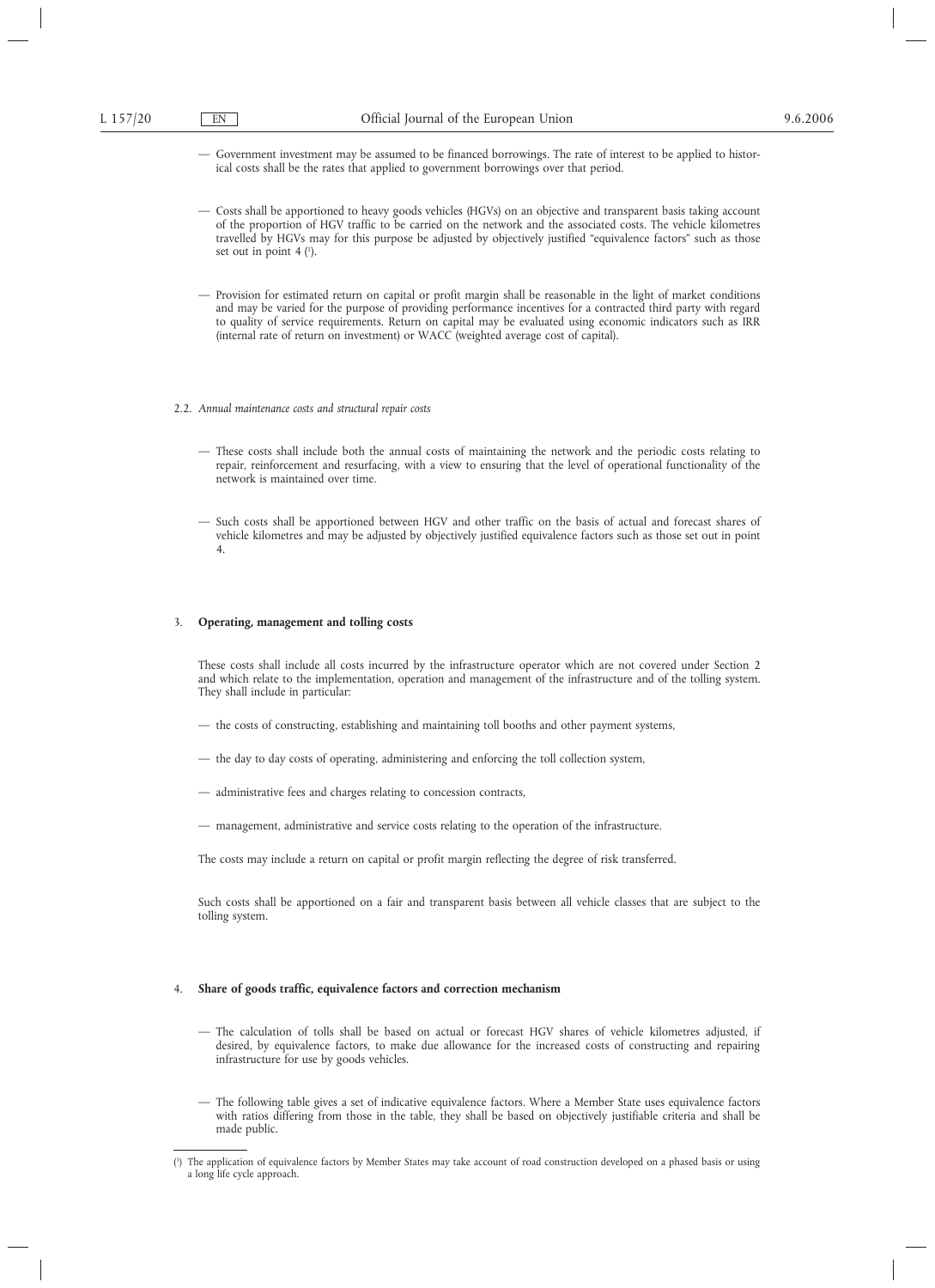| Vehicle class (1)                                                                                                                                                                                                                                                                                                                                                                                                                                           | Equivalence factors   |             |                    |  |
|-------------------------------------------------------------------------------------------------------------------------------------------------------------------------------------------------------------------------------------------------------------------------------------------------------------------------------------------------------------------------------------------------------------------------------------------------------------|-----------------------|-------------|--------------------|--|
|                                                                                                                                                                                                                                                                                                                                                                                                                                                             | Structural repair (2) | Investments | Annual maintenance |  |
| Between 3,5 t and 7,5 t, Class 0                                                                                                                                                                                                                                                                                                                                                                                                                            |                       |             |                    |  |
| $> 7,5$ t, Class I                                                                                                                                                                                                                                                                                                                                                                                                                                          | 1,96                  |             |                    |  |
| $> 7.5$ t, Class II                                                                                                                                                                                                                                                                                                                                                                                                                                         | 3,47                  |             |                    |  |
| $> 7.5$ t, Class III                                                                                                                                                                                                                                                                                                                                                                                                                                        | 5,72                  |             |                    |  |
| $\mathcal{L}(\mathcal{L}(\mathcal{L}(\mathcal{L}(\mathcal{L}(\mathcal{L}(\mathcal{L}(\mathcal{L}(\mathcal{L}(\mathcal{L}(\mathcal{L}(\mathcal{L}(\mathcal{L}(\mathcal{L}(\mathcal{L}(\mathcal{L}(\mathcal{L}(\mathcal{L}(\mathcal{L}(\mathcal{L}(\mathcal{L}(\mathcal{L}(\mathcal{L}(\mathcal{L}(\mathcal{L}(\mathcal{L}(\mathcal{L}(\mathcal{L}(\mathcal{L}(\mathcal{L}(\mathcal{L}(\mathcal{L}(\mathcal{L}(\mathcal{L}(\mathcal{L}(\mathcal{L}(\mathcal{$ |                       |             |                    |  |

( 1) See Annex IV for the determination of the vehicle class. ( $^2$ ) The vehicle classes correspond to axle weights of 5,5, 6,5, 7,5 and 8,5 tonnes respectively.

— Tolling regimes which are based on forecast traffic levels shall provide for a correction mechanism whereby tolls are adjusted periodically to correct any under or over-recovery of costs due to forecasting errors.'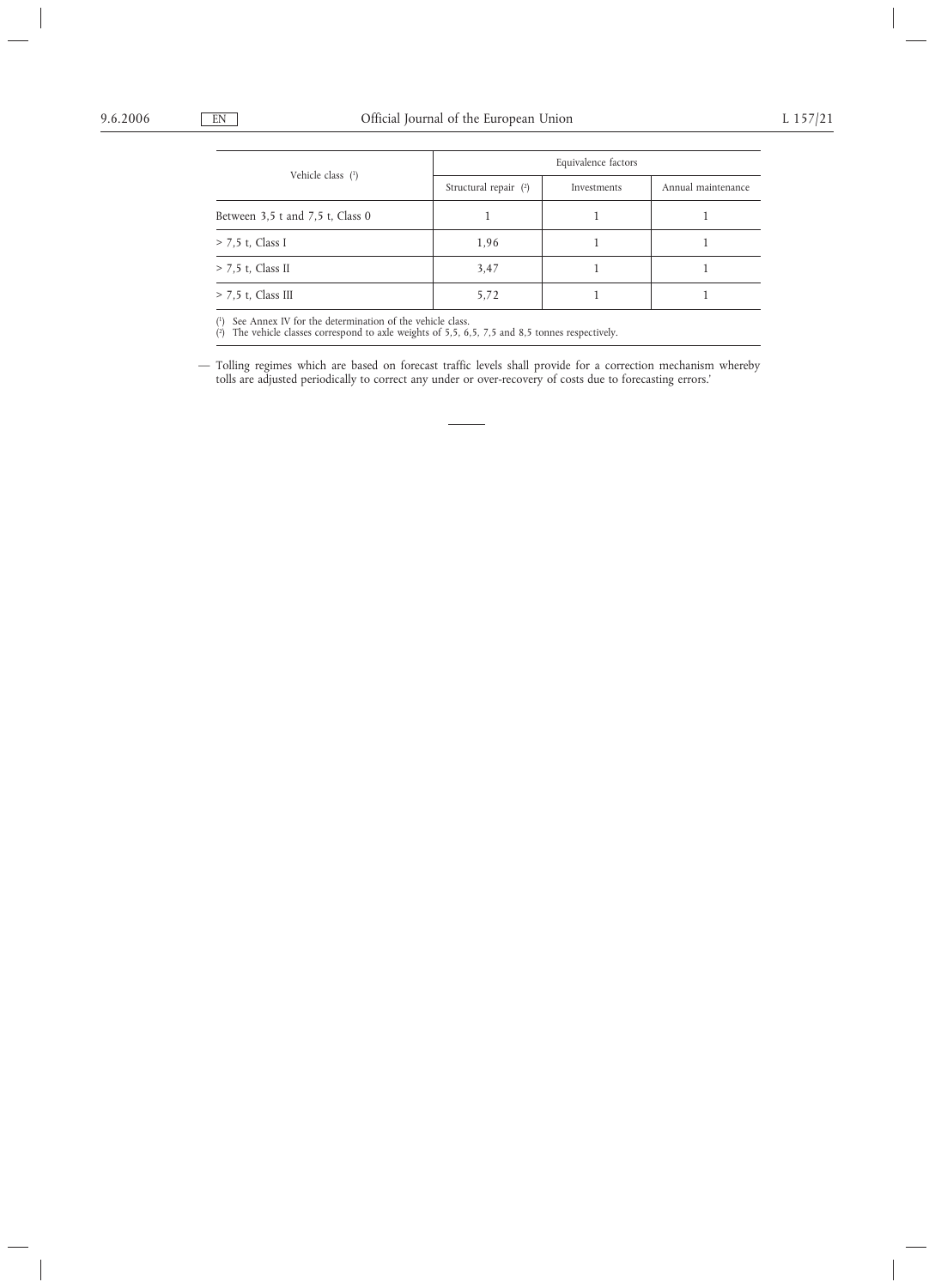## *ANNEX III*

### *'ANNEX IV*

## **INDICATIVE VEHICLE CLASS DETERMINATION**

The vehicle classes are defined by the table below.

Vehicles are classed in subcategories 0, I, II and III according to the damage they cause to the road surface, in ascending order (Class III is thus the category causing most damage to road infrastructure). The damage increases exponentially with the increase in axle weight.

All motor vehicles and vehicle combinations of a maximum permissible laden weight below 7,5 tonnes belong to damage class 0.

### **Motor vehicles**

| Driving axles with air suspension or recognised<br>equivalent (1)         |                                  | Other driving axle suspension systems                                     |                            | Damage class |
|---------------------------------------------------------------------------|----------------------------------|---------------------------------------------------------------------------|----------------------------|--------------|
| Number of axles and maximum permissible gross<br>laden weight (in tonnes) |                                  | Number of axles and maximum permissible gross<br>laden weight (in tonnes) |                            |              |
| Not less than                                                             | Less than                        | Not less than                                                             | Less than                  |              |
| Two axles                                                                 |                                  |                                                                           |                            |              |
| 7,5<br>12<br>13<br>14<br>15                                               | 12<br>13<br>14<br>15<br>18       | 7,5<br>12<br>13<br>14<br>15                                               | 12<br>13<br>14<br>15<br>18 | $\mathbf I$  |
| Three axles                                                               |                                  |                                                                           |                            |              |
| 15<br>17<br>19<br>21<br>23<br>25                                          | 17<br>19<br>21<br>23<br>25<br>26 | 15<br>17<br>19<br>21                                                      | 17<br>19<br>21<br>23       |              |
|                                                                           |                                  | 23<br>25                                                                  | 25<br>26                   | $\rm II$     |
| Four axles                                                                |                                  |                                                                           |                            |              |
| 23<br>25<br>27                                                            | 25<br>27<br>29                   | 23<br>25                                                                  | 25<br>27                   | $\mathbf I$  |
|                                                                           |                                  | 27<br>29<br>31                                                            | 29<br>31<br>32             | $\rm II$     |
| 29<br>31                                                                  | 31<br>32                         |                                                                           |                            |              |

 $\left( \begin{smallmatrix} 1 \\ \end{smallmatrix} \right)$ 1) Suspension recognised as equivalent according to the definition in Annex II to Council Directive 96/53/EC of 25 July 1996 laying down for certain road vehicles circulating within the Community the maximum authorised dimensions in national and international traffic and the maximum authorised weights in international traffic (OJ L 235, 17.9.1996, p. 59). Directive as last amended by Directive 2002/7/EC of the European Parliament and of the Council (OJ L 67, 9.3.2002, p. 47).